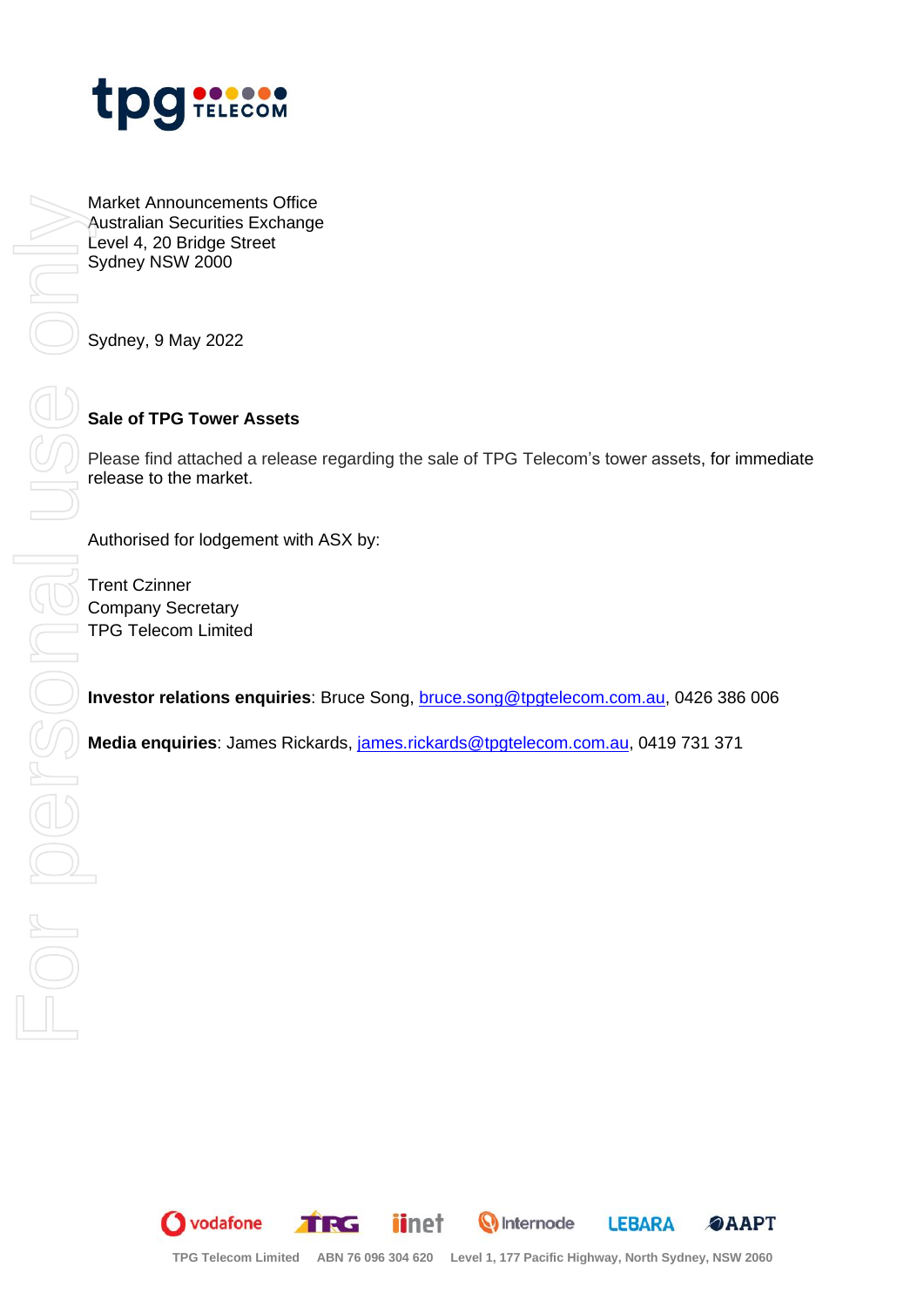# **TPg TELECOM**

## **TPG Telecom sells Tower Assets to OMERS**

**Monday 9 May 2022** – TPG Telecom Limited (ASX: TPG) (**TPG Telecom** or **the Company**) is pleased to announce that it has entered into a binding agreement to sell 100% of its passive mobile tower and rooftop infrastructure (**Tower Assets**) to OMERS Infrastructure Management Inc. (**OMERS**) for an enterprise value of \$950 million (**the Transaction**).

The Transaction implies an enterprise value/EBITDA multiple of approximately 32.1 times $^{\rm 1}$ , reflecting the important role the Tower Assets will play in supporting the projected growth and densification requirements of the industry through 1,237 existing sites, primarily in key metropolitan locations, and a committed build-to-suit development program of 252 new sites.

TPG Telecom anticipates the Transaction will deliver net cash proceeds of approximately \$890 million (being the enterprise value less total transaction costs), which the Company expects to use to repay existing bank debt.

TPG Telecom CEO and Managing Director, Iñaki Berroeta, said: "We are delighted to have concluded the strategic review of these assets with such a strong outcome for TPG Telecom shareholders. The transaction represents competitive long-term financing, which will reduce our total financial leverage and deliver lower borrowing costs.

"The tower sale demonstrates the disciplined approach we are taking to asset utilisation and capital allocation as we pursue opportunities to unlock value and maximise our potential for customers and shareholders. It builds on the landmark multi-operator core network (MOCN) agreement we announced in February of this year to enable regional network sharing with Telstra (subject to regulatory approval).

"We are excited to welcome OMERS as a strategic partner and long-term custodian of these mobile network sites. We look forward to working with OMERS to transition the business and then to support its growth as it provides critical telecommunications infrastructure services to our customers and the broader Australian telecommunications sector.''

Subject to finalisation and audit of accounting treatment, TPG Telecom estimates, on a preliminary basis, that it will recognise an accounting gain on sale from the Transaction of approximately \$350 million to \$400 million after tax. TPG Telecom will provide further details at the Company's FY22 half-year results on 19 August 2022.

The Transaction includes a master services agreement with a 20-year term and an option for TPG Telecom to extend. The Transaction is subject to customary conditions precedent including

**O** Internode

**LEBARA** 

**@AAPT** 

TRE

*iinet* 

**O** vodafone

felix

1